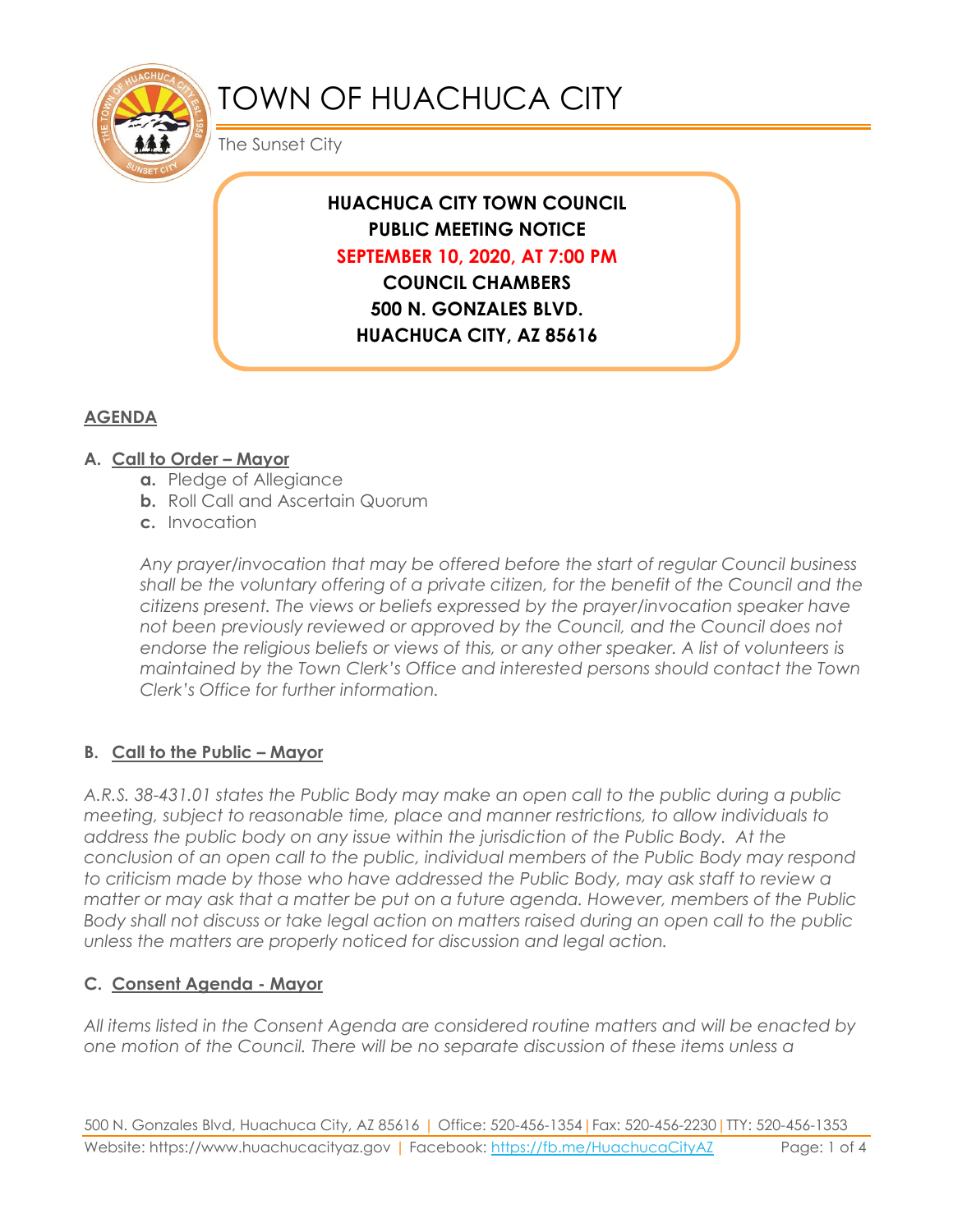*Member of the Town Council requests that an item or items be removed for discussion. Council Members may ask questions without removal of the item from the Consent Agenda. Items removed from the Consent Agenda are considered in their normal sequence as listed on the agenda, unless called out of sequence.*

- **C.1** Consider approval of the minutes of the Regular Council meeting held on August 27, 2020.
- **C.2** Consider approval of the Payment Approval Report.

**C.3** Consider approval of the disposal of one large front load bucket and one front load bucket through Public Surplus.

**C.4** Consider approval of the disposal of the signage letters from "Dusk til Dawn" through Public Surplus.

**C.5** Consider approval of the disposal of one 30x94 gray metal folding table and 2 rolling office chairs through Public Surplus.

**C.5** Consider approval of the disposal of a 2015 Volkswagen Jetta VIN#3vw2k7aj1fm227350 through Public Surplus.

**C.6** Consider approval of the disposal of a 2002 Kia Sedona VIN#KNDUP131926213892 through Public Surplus.

## **D.** Unfinished Business before the Council - Mayor

*Public comment will be taken at the beginning of each agenda item, after the subject has been announced by the Mayor and explained by staff. Any citizen, who wishes, may speak one time for five minutes on each agenda item before or after Council discussion. Questions from Council Members, however, may be directed to staff or a member of the public through the Mayor at any time.*

### **E. New Business Before Council - Mayor**

*Public comment will be taken at the beginning of each agenda item, after the subject has been announced by the Mayor and explained by staff. Any citizen, who wishes, may speak one time for five minutes on each agenda item before or after Council discussion. Questions from Council Members, however, may be directed to staff or a member of the public through the Mayor at any time.* 

**E.1 Discussion and/or Action [Suzanne Harvey]: RESOLUTION NO. 2020-19 -** AUTHORIZING THE TOWN TO ENTER INTO A REVISED INTERGOVERNMENTAL AGREEMENT WITH THE CITY OF TOMBSTONE FOR INTERCITY BUS SERVICES. Director Harvey will present the proposed new IGA with Tombstone regarding bus services.

**E.2 Discussion and/or Action [Suzanne Harvey]:** Director Harvey will present a request made by Southern Arizona Humanitarian Aid Resource Alliance ["S.A.H.A.R.A"] for its trash/landfill fees to be waived by the Council.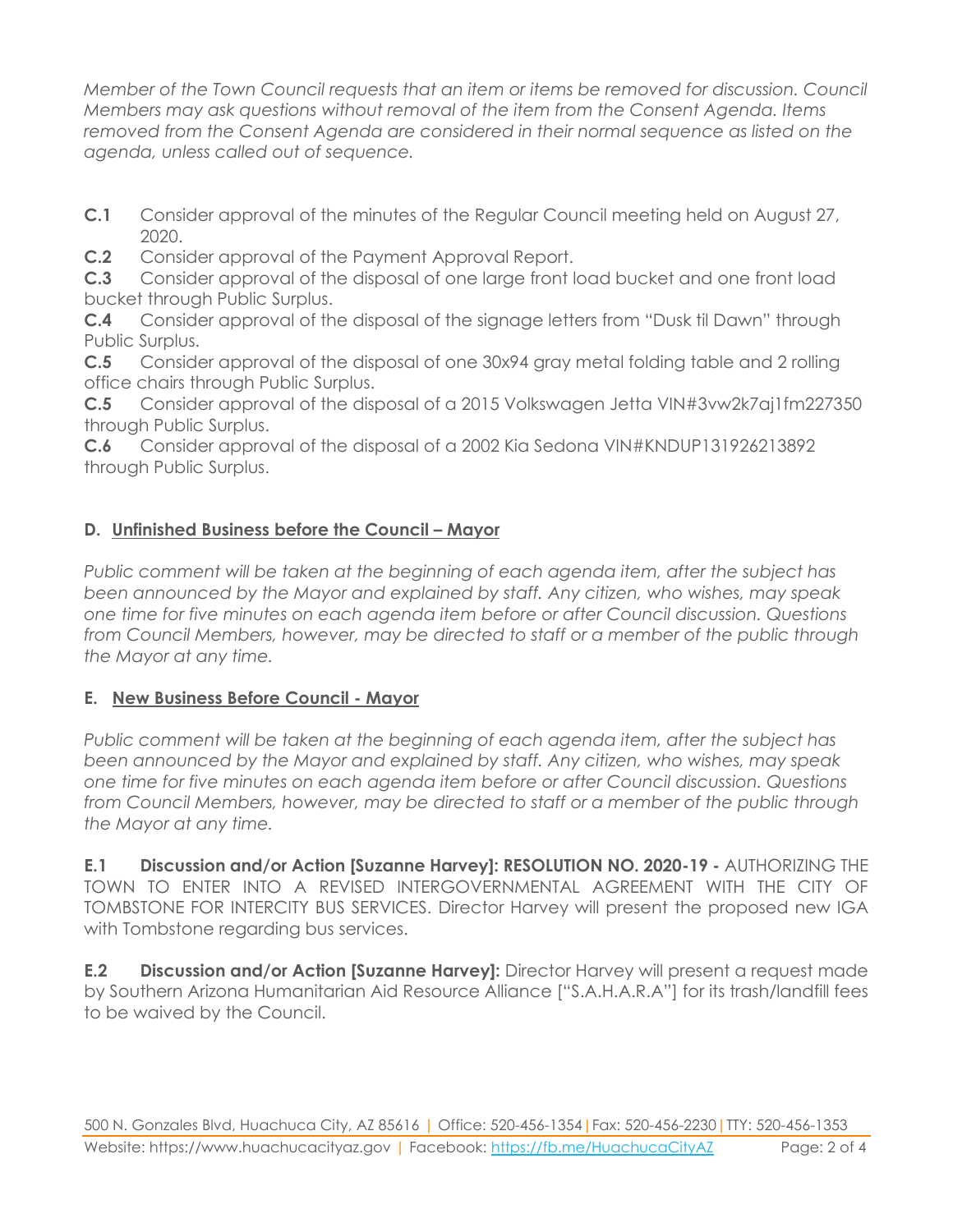**E.3 Discussion and/or Action [Brandye Thorpe]:** Ms. Thorpe will present the copy machine/service contract proposals for Town facilities.

**E.4 Discussion and/or Action [Mayor Wallace]:** Mayor Wallace will open discussion regarding renewal of the agreement with Whetstone Fire District for fire protection and emergency medical services for the Town.

**E.5 Discussion and/or Action [Mayor Wallace]:** Council will provide direction to staff regarding the possibility of updates/upgrades to the Town's phone system and services.

**E.6 Discussion and/or Action [Chief Thies]:** Chief Thies will present the proposal for procuring new police department vehicles.

**E.7 Discussion and/or Action [Jean Post]:** Councilmember Post will present options for employees who choose not to participate in the Town provided employment benefits.

**E.8 Discussion and/or Action [Mayor Wallace]:** Council will decide whether the Town will participate in the federal social security payroll tax deferral program offered by executive order of the President of the United States. The program merely extends the due date for an employer's obligation to withhold and pay to the US Treasury the 6.2 percent employee portion of the social security tax for pay periods beginning on September 1, 2020, and ending on December 31, 2020. Beginning in January, 2021, the Town would have to collect the deferred tax amounts from its employees because they must be repaid to the Treasury.

**E.9 Discussion and/or Action [Debra Trate]:** Councilmember Trate will present the possibility of engaging Xpress BillPay for processing and mailing the Town's water/sewer/trash bills.

**E.10 Discussion and/or Action [Mayor Wallace]:** Executive [closed] session, pursuant to A.R.S. 38-431.03(A)(1), to interview applicants and discuss hiring a new Town Clerk. Following the executive session, the Council might take action to hire a new Town Clerk or it might direct staff concerning further recruitment activity.

**E.11 Discussion and/or Action [Mayor Pro Tem Donna Johnson]:** Council might act to appoint an interim town manager should a town clerk be hired. The Council might also direct staff concerning the recruitment and hiring of a town manager.

**F. Department Director reports**

- **G. Items to be placed on future agendas**
- **H. Reports of Current Events by Council**
- **I. Adjournment**

Posted at 5:00 PM on September 8, 2020, at the following locations: